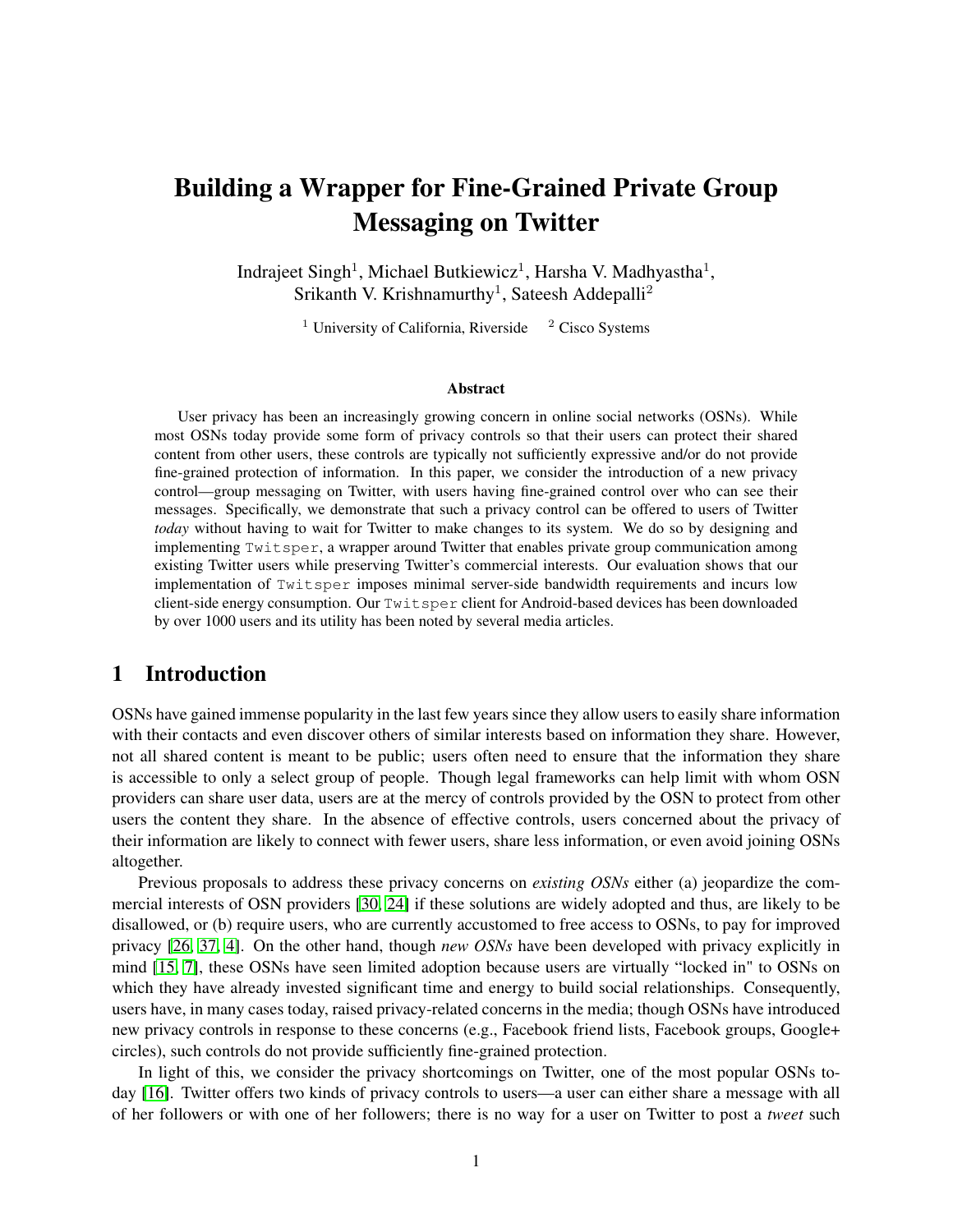that it is visible to only a subset of her followers. In this paper, we fill this gap by providing fine-grained controls to Twitter users, enabling them to conduct private *group communication*. Importantly, we provide this fine-grained privacy control to Twitter users by implementing a wrapper that builds on Twitter's existing API, without having to wait for Twitter to make any changes to its service.

As our primary contribution, we design and implement Twitsper—a wrapper around Twitter that provides the option of private group communication for users, without requiring them to migrate to a new OSN. Unlike other solutions for group communication on Twitter [\[8,](#page-12-5) [18,](#page-12-6) [21\]](#page-12-7), Twitsper ensures that Twitter's commercial interests are preserved and that users do not need to trust Twitsper with their private information. Further, in contrast to private group communication on other OSNs (e.g., Facebook, Google+), in which a reply/comment on information shared with a select group is typically visible to all recipients of the original posting, Twitsper strictly enforces privacy requirements as per a user's social connections (all messages posted by a user are visible only to the user's followers).

When designing Twitsper, we considered various choices for facilitating the controls that we desire; surprisingly, a simple approach seemed to be the best fit for fulfilling all our objectives. Thus, our implementation of Twitsper is based on this simple design which combines a Twitter client (that retains much of the control logic) with a server that maintains minimal state. Our evaluation demonstrates that this simple design does achieve the best tradeoffs between several factors such as backward compatibility, availability, client-side energy consumption, and server-side resource requirements.

Overall, our implementation of Twitsper is proof that users can be provided fine-grained privacy controls on existing OSNs, without waiting for OSN providers to make changes to their platform. Our client-side implementation of Twitsper for Android phones has been downloaded by over 1000 users and several articles in the media have acknowledged its utility in improving privacy and reducing information overload on Twitter [\[20,](#page-12-8) [14,](#page-12-9) [19\]](#page-12-10).

### 2 Related work

Characterizing privacy leakage in OSNs: Krishnamurthy and Willis characterize the information that users reveal on OSNs [\[31\]](#page-12-11) and how this information leaks [\[32\]](#page-12-12) to other entities on the web (such as social application providers and advertising agencies). Our thesis is that ensuring OSN providers do not leak user information requires legal measures that mandate appropriate controls. It is not in the commercial interests of OSN providers to support systems that hide information from them. Therefore, we focus on enabling users to protect their information from other *undesired* users, rather than from OSN providers.

Privacy controls offered by OSNs: Google+ and Facebook permit any user to share content with a *circle* or *friend list* comprising a subset of the user's friends. However, anyone who comments on the shared content has no control; the comment will be visible to all those with whom the original content was shared. Even worse, on Facebook, if Alice comments on a friend Bob's post, Bob's post becomes visible to Alice's friend Charlie even if Bob had originally not shared the post with Charlie. Facebook also enables users to form groups; any information shared with a group is not visible to users outside the group. However, a member of the group has to necessarily share content with all other members of a group, even if some of them are not her friends. Twitter, on the other hand, enables users to restrict sharing of their messages either to only all of their followers (by setting their account to *private* mode) or to exactly one of their followers (by means of a *Direct Message*), but not to a proper subset. We extend Twitter's privacy model to permit private *group communication*, ensuring that the privacy of a user's reply to a message shared with a group is in keeping with the user's social connections.

Distributed social networks: Several proposals to improve user privacy on OSNs have focused on de-centralizing OSNs (e.g., Vis-a-Vis [\[37\]](#page-13-0), DiSo [\[4\]](#page-11-0), and PeerSoN [\[26\]](#page-12-2)). These systems require a user to store her data on a personal device or in the cloud, thus removing the need for the user to trust a central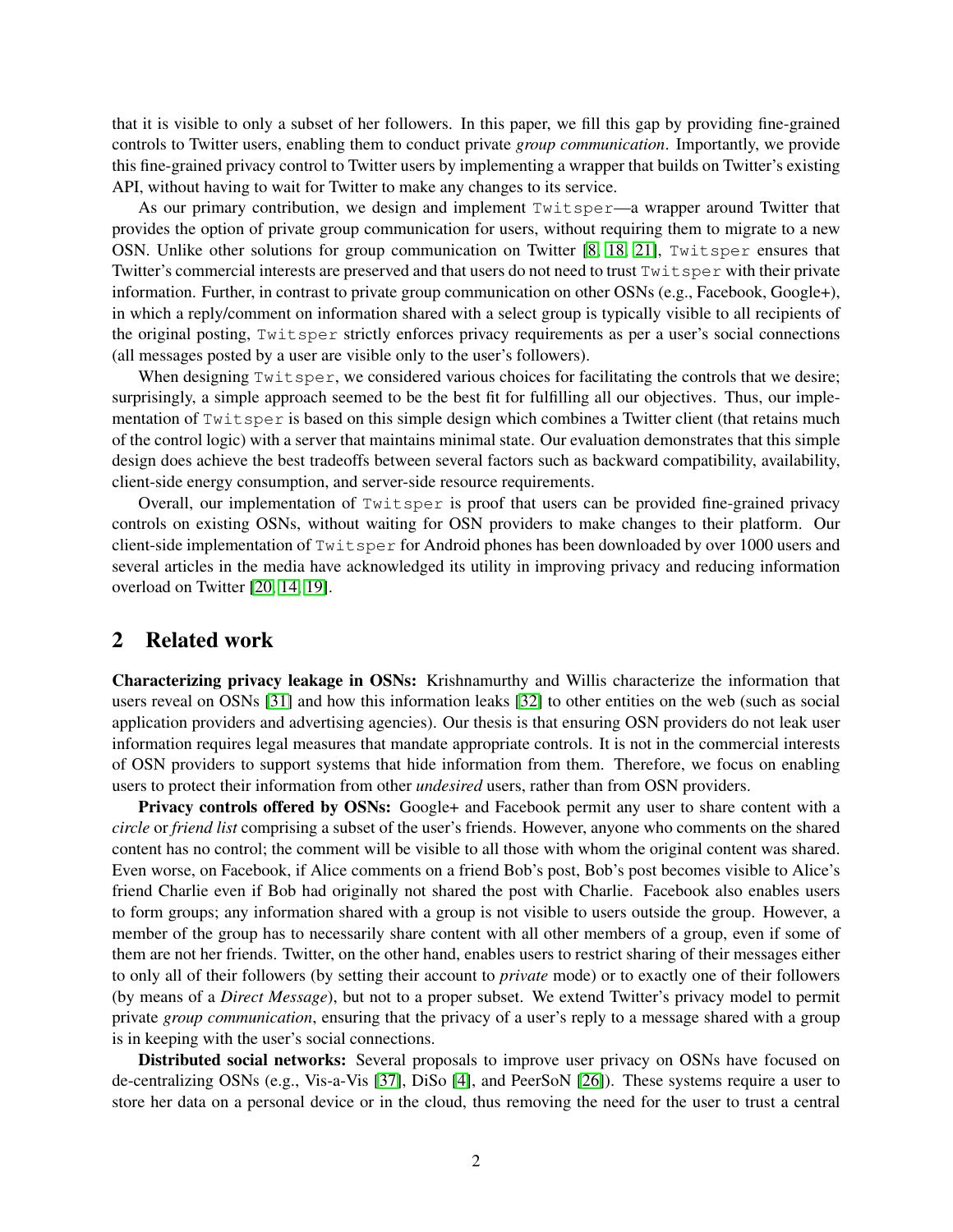| Category                   |    |
|----------------------------|----|
| Consider privacy a concern | 77 |
| Would like to control who  | 70 |
| sees information they post |    |
| Declined follower requests | 50 |
| owing to privacy concerns  |    |

<span id="page-2-1"></span>Table 1: Results of survey about privacy shortcomings on Twitter.

OSN provider. However, users have put in tremendous effort in building their social connections on today's OSNs [\[5,](#page-11-2) [16\]](#page-12-4); rebuilding these connections on a new OSN is not easy. Thus, unlike these prior efforts, we build a backward-compatible privacy wrapper on Twitter.

Improving privacy in existing OSNs: With Lockr [\[38\]](#page-13-1), the OSN hosting a user's content is unaware of with whom a user is sharing content; Lockr instead manages content sharing. Other systems allow users to share encrypted content, either by posting the encrypted content directly on OSNs [\[30,](#page-12-0) [24,](#page-12-1) [25\]](#page-12-13) or via outof-band servers [\[12\]](#page-12-14). Users can share the decryption keys with a select subset of their connections (friends). Hummingbird [\[27\]](#page-12-15) is a variant of Twitter in which the OSN supports the posting of encrypted content in such a manner that preserves user privacy. Narayanan et al. [\[34\]](#page-13-2) ensure users can keep the location information that they divulge on OSNs private via private proximity testing. All of these techniques either prevent OSN providers from interpreting user content, or hide users' social connections from OSNs. Since neither is in the commercial interests of OSN providers, these solutions are not sustainable if widely adopted. In contrast, we respect the interests of OSN providers while exporting privacy controls to users.

Group communication: Like Twitsper, listserv [\[29\]](#page-12-16) enables communication between groups of users. However, unlike with Twitsper, group communications on listserv lack a social structure and listserv was never designed with privacy in mind. Prior implementations of group messaging on Twitter, such as GroupTweet [\[8\]](#page-12-5), Tweetworks [\[18\]](#page-12-6), and Twitter Groups [\[21\]](#page-12-7), have either not focused on privacy they require users to trust them with their private information—or require users to join groups outside their existing social relationships on Twitter.

### 3 Motivating User Survey

While privacy concerns with OSNs have received significant coverage [\[31,](#page-12-11) [32\]](#page-12-12), the media has mostly focused on leakage of user information on OSNs to third-parties such as application providers and advertising agencies. Our motivation is the need for a more basic version of privacy on OSNs—protecting content contributed by a user from other users on the OSN, which has began to receive some attention [\[10\]](#page-12-17). To gauge the perceived need amongst users for this form of privacy, we conducted an IRB approved user study across 78 users of Twitter <sup>[1](#page-2-0)</sup>. Our survey questioned the participants about the need they see for privacy on Twitter, the measures they have taken to protect their privacy, and the controls they would like to see introduced to improve privacy. Table [1](#page-2-1) summarizes the survey results. More than three-fourths of the survey participants are concerned about the privacy of the information they post on Twitter, and an almost equal fraction would like to have better control over who sees their content. Further, rather tellingly, half the survey takers have at least once rejected requests to connect on Twitter in order to protect their privacy. These numbers motivate the necessity of enabling users on Twitter to privately exchange messages with a subset of their followers, specifically allowing them to choose which subset to share a message with on a per-message basis.

<span id="page-2-0"></span><sup>&</sup>lt;sup>1</sup>Participants consisted of staff and students at UCR.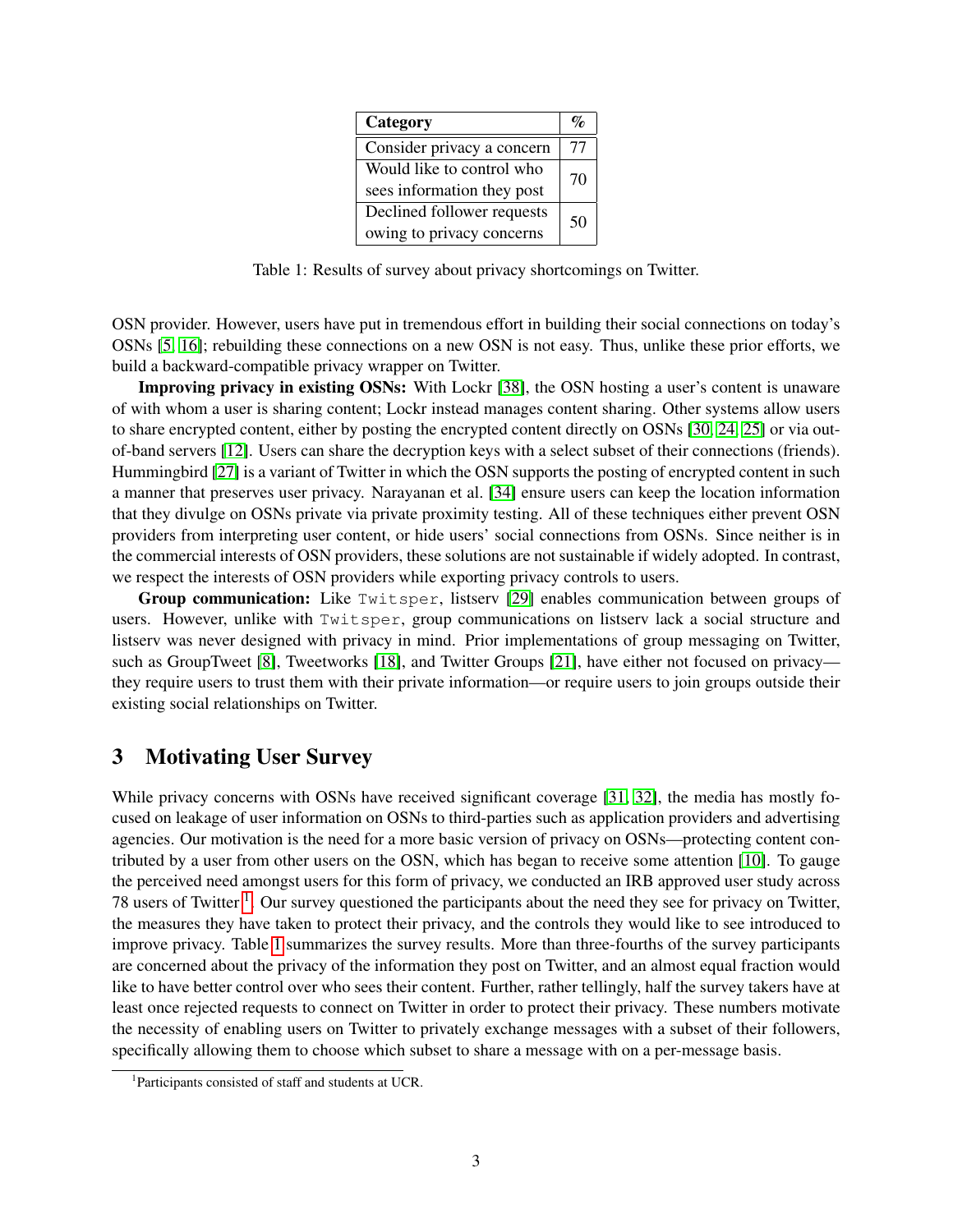<span id="page-3-0"></span>

| Proposal                                                | <b>Backward</b><br>Compatible | <b>Preserves</b><br><b>Commercial</b><br><b>Interests</b> | <b>No Added</b><br><b>Trust</b><br><b>Required</b> |
|---------------------------------------------------------|-------------------------------|-----------------------------------------------------------|----------------------------------------------------|
| Distributed OSNs                                        | $\times$                      | ×                                                         |                                                    |
| Encryption                                              |                               | $\times$                                                  |                                                    |
| Separating content providers<br>from social connections |                               | $\times$                                                  | ×                                                  |
| Existing systems for group<br>messaging on Twitter      |                               |                                                           | ×                                                  |
| Twitsper                                                |                               |                                                           |                                                    |

Table 2: Comparison of Twitsper with previous proposals for improving user privacy on OSNs.

### 4 System design goals

Given the need for enabling private group messaging on Twitter, we next design Twitsper to provide fine-grained privacy controls to Twitter users. Our over-arching objective in developing Twitsper is to offer these controls to users without having to wait for Twitter to make any changes to their service. Our design for Twitsper is guided by three primary goals.

*Backward compatible:* Rather than developing a new OSN designed with better user controls in mind (e.g., proposals for distributed OSNs [\[37,](#page-13-0) [26,](#page-12-2) [4\]](#page-11-0)) we want our solution to be compatible with Twitter. This goal stems from the fact that Twitter already has an extremely large user base—over 100 million active users [\[22\]](#page-12-18). Since the value of a network grows quadratically with the growth in the number of users on it (the network effect [\[33\]](#page-12-19)), Twitter users have huge value locked in to the service. To extract equal value from an alternate social network, users will not only need to re-add all of their social connections, but will further require all of their social contacts to also shift to the new service. Therefore, we seek to provide better privacy controls to users by developing a wrapper around Twitter, eliminating the burden on users of migrating to a new OSN and thus maximizing the chances of widespread adoption of Twitsper.

*Preserves commercial interests:* A key requirement for  $Twitsper$  is that it should not be detrimental to the commercial interests of Twitter. For example, though a user can exchange encrypted messages on Twitter to ensure that she shares her content only with those with whom she shares the encryption keys, this prevents Twitter from interpreting the content hosted on its service. Since Twitter is a commercial for-profit entity and offers its service for free, it is essential that Twitter be able to interpret content shared by its users. Twitter needs this information for several purposes: to show users relevant advertisements, to recommend applications of interest to the user, and to suggest others of similar interest with whom the user can connect. Though revealing user-contributed content to Twitter opens the possibility of this data leaking to third-parties (either with or without the knowledge of the provider), user content can be insured against such leakage via legal frameworks (e.g., enforcement of privacy policies [\[23\]](#page-12-20)) or via information flow control [\[39\]](#page-13-3). On the other hand, protecting a user's content from other users requires enabling the user with better controls—our focus in building Twitsper.

*No added trust:* In attempting to give users better controls without waiting for Twitter to change, we want to ensure that users do not have another entity to trust in Twitters users already have to trust Twitter with their information. Increasing the number of entities that users need to trust is likely to deter adoption since users would fear the potentially greater opportunity for their information to leak to third-parties. Therefore, we seek to ensure that users do not need to share with Twitsper's servers any information they want to protect, such as their content or their login credentials. Tools such as TaintDroid [\[28\]](#page-12-21) can be used to verify that Twitsper's client application does not leak such information to Twitsper's servers. We design Twitsper for the setting where Twitsper's servers are not malicious by nature, but are inquisitive listeners; this attacker model is similar to that used in prior work (e.g., [\[35\]](#page-13-4)).

Table [2](#page-3-0) compares our proposal with previous solutions for improving user privacy on OSNs. Unlike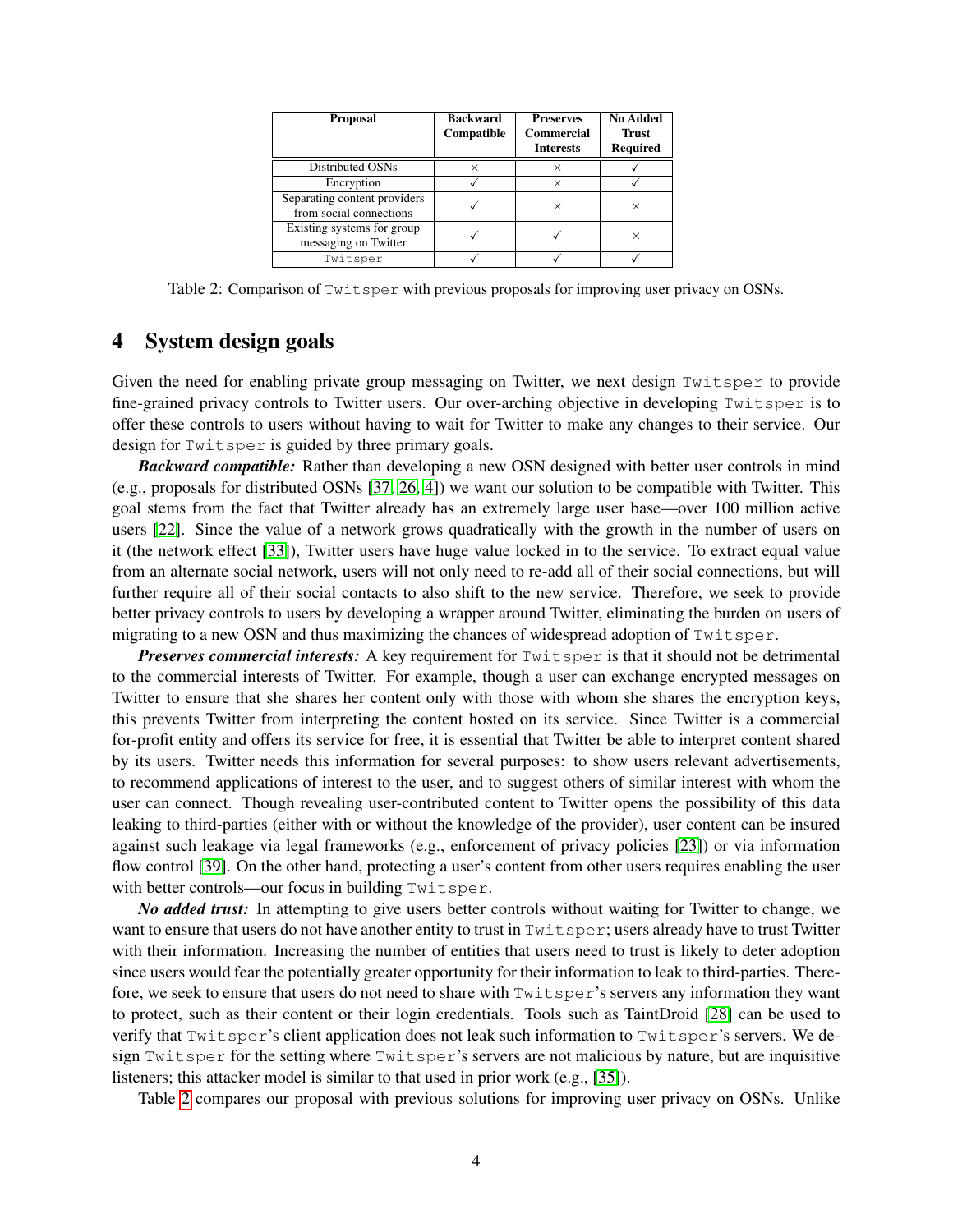<span id="page-4-0"></span>

| <b>API</b> call          | Function                        |  |  |
|--------------------------|---------------------------------|--|--|
| PrivSend(msg, group)     | Send <i>msg</i> to all          |  |  |
|                          | users specified in <i>group</i> |  |  |
|                          | Determine if msg                |  |  |
| isPriv?(msg)             | is a private message            |  |  |
|                          | Send <i>msg</i> to all          |  |  |
| PrivReply(msg, orig_msg) | of the user's followers         |  |  |
|                          | who received orig_msg           |  |  |



Figure 1: Twitsper's API beyond normal Twitter functionality.

Figure 2: System architecture.

proposals for distributed OSNs, Twitsper enables users to reuse their social connections on Twitter, and unlike calls for exchange of encrypted content, we respect Twitter's commercial interests. Moreover, we introduce user controls via Twitsper without adding another entity for users to trust, unlike proposals such as Lockr [\[38\]](#page-13-1), which call for the separation of social connections from content providers. Lastly, in contrast to prior implementations of group messaging on Twitter such as GroupTweet [\[8\]](#page-12-5), Tweetworks [\[18\]](#page-12-6) and Twitter Groups [\[21\]](#page-12-7), we ensure that Twitter is privy to private conversations but Twitsper is not.

## 5 **Twitsper** design

Next, we present an overview of Twitsper's design. We consider various architectural alternatives and discuss the pros and cons with each. Our design objectives guide the choice of the architecture that presents the best trade-off. As mentioned earlier, surprisingly, a fairly straightforward simple approach seems to yield the best trade-offs and is thus, used as the basic building block in Twitsper.

Basic definitions: First, we define a few terms related to Twitter and briefly explain the Twitter ecosphere.

- *Tweet*: A tweet is the basic mode of communication on Twitter. When a user posts a tweet, that message is posted on the user's Twitter page (i.e., http://twitter.com/username), and is seen on the timeline of everyone following the user.
- *Direct Message*: A direct message is a one-to-one private tweet from one user to a specific second user, and is possible only if the latter follows the former.
- @ *Reply*: A user can use a @*reply* message to reply to another user's tweet; this message will also appear on the timeline of anyone following both users.
- *Twitter page*: Every user's Twitter page (http://twitter.com/username) contains all tweets and @*reply* messages posted by the user. By default, this page is visible to anyone, even those not registered on Twitter. If a user sets her Twitter account to be private, all messages on her page are visible to any of the users following her account.
- *Timeline*: A user's timeline is the aggregation of all tweets, direct messages, and @*reply* messages (sorted in chronological order) visible to that user. In addition to her timeline, note that a user can view *any* tweet or @*reply* message posted by any user that she follows by visiting that user's Twitter page.

Interface: Our primary goal is to extend Twitter's privacy model. In addition to sharing messages with all followers or precisely one follower, we seek to enable users to privately share messages with a subset of their followers. To do so, we extend Twitter's API with the additional functionality shown in Table [1.](#page-4-0)

First, the *PrivSend* API call allows users to post *private* messages that can be seen by one or more members in the user's network, who are *specifically* chosen to be the recipients of such a message. However, simply enabling a message to be shared with a group of users is insufficient. To enable richer communica-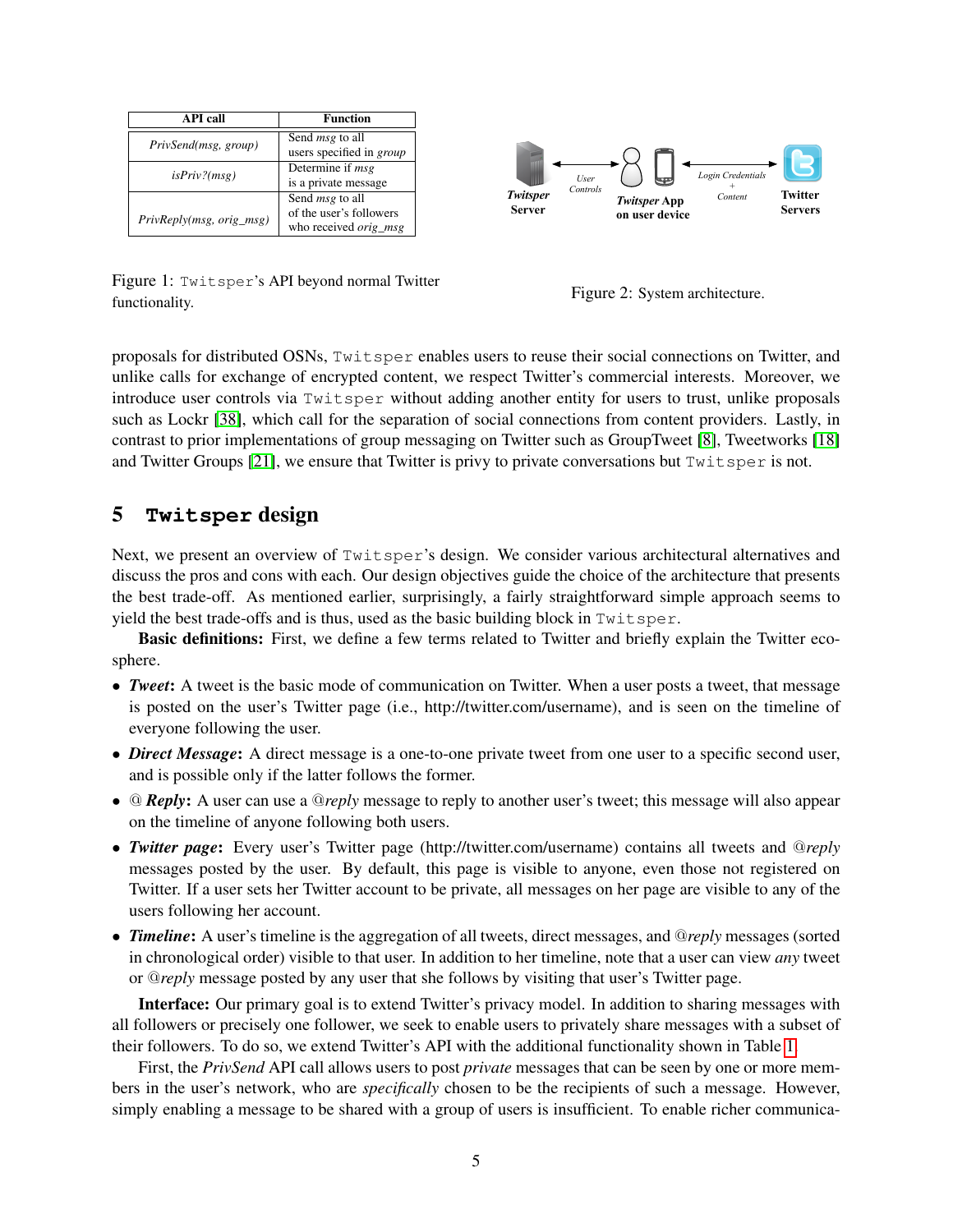<span id="page-5-0"></span>

| <b>Design</b>                         | Twitter's<br><i>interests</i><br>preserved | No.<br>added<br>trust | Easily<br>scales | <b>Same</b><br>text<br>size | <b>Always</b><br>avai-<br>lable | Linkable<br>to orig<br>message |
|---------------------------------------|--------------------------------------------|-----------------------|------------------|-----------------------------|---------------------------------|--------------------------------|
| Supporting server                     |                                            |                       |                  |                             |                                 |                                |
| <b>Embed</b> lists                    |                                            |                       |                  | $\times$                    |                                 | $\times$                       |
| Encryption                            | $\times$                                   |                       |                  |                             | $\times$                        |                                |
| Community pages                       | $\times$                                   | $\times$              | $\times$         |                             | $\times$                        | $\times$                       |
| Dual accounts<br>(No longer possible) | $\times$                                   |                       |                  |                             |                                 |                                |

Table 3: Comparison of architectural choices.

tion, it is necessary that recipients of a message (shared with a group) be able to reply back to the group. In the case of discussions that need not be kept private, a user may choose to make her reply public so that others with similar interests can discover her. However, when Nina responds to a private message from Jack, it is unlikely that Nina will wish to share her reply with all the original target recipients of Jack's message since many of them may be "unconnected" to her. Nina will likely choose to instead restrict the visibility of her reply to those among the recipients of the original message whom she has approved as her followers. Therefore, the *PrivReply* API call enables replies to private messages, while preserving social connections currently established on Twitter via follower-followee relationships. Finally, the *isPriv?* API call is necessary to determine if a received message is one to which a user can reply with *PrivReply*. Hereafter, we refer to the messages exchanged with the *PrivSend* and *PrivReply* calls as whispers.

It is important to note that, since our goal is to build a wrapper around Twitter, rather than build a new OSN with these privacy controls, this extended API has to build upon Twitter's existing API for exchanging messages. Though Twitter's API may evolve over time, we rely here on simple API calls—to post a tweet to all followers and to post a Direct Message to a particular follower—that are unlikely to be pruned from Twitter's API. Also note that, in some cases, multiple rounds of replies to private messages can result in the lack of context for some messages for some recipients, since all recipients of the original whisper may not be connected with each other. In the trade-off between privacy and ensuring context, we choose the former in designing Twitsper.

Architectural choices: Next, we discuss various architectural possibilities that we considered for Twitsper's design, to support the interface described above. While it may be easy for Twitter to extend their interface to support private group messaging, we note that Twitter has not yet done so in spite of the need for this amongst its users. Therefore, our focus is in designing Twitsper to offer this privacy control to users without having to wait for Twitter to make this change.

*Using a supporting server:* The simplest architecture that one can consider for Twitsper is to have clients send a whisper to a group of users by sending a Direct Message to each of those users. To enable replies, a supporting server can maintain the list of the original recipients of a whisper; when a client sends a whisper, it can send the identifiers of the Direct Messages and the list of recipients to the supporting server. Thus, a user can query this supporting server to check if a received Direct Message corresponds to a whisper. When the user chooses to reply to a whisper, the user's client can retrieve the list of recipients of the original whisper from the server, locally compute the intersection between those recipients and the user's followers, and then send Direct Messages to all those in the intersection.

If the supporting server is unavailable, users can continue to use Twitter as before, except that the metadata necessary to execute the *isPriv?* and *PrivReply* API calls cannot be retrieved from the server. However, the client software can be modified to allow a recipient to obtain relevant mappings (list of recipients of a whisper) from the original sender. Another option is to have the client embed the list of recipients of a whisper in every Direct Message sent out as part of a whisper. However, given Twitter's 140 character limit per Direct Message, this can be a significant imposition, reducing the permissible length of the message content.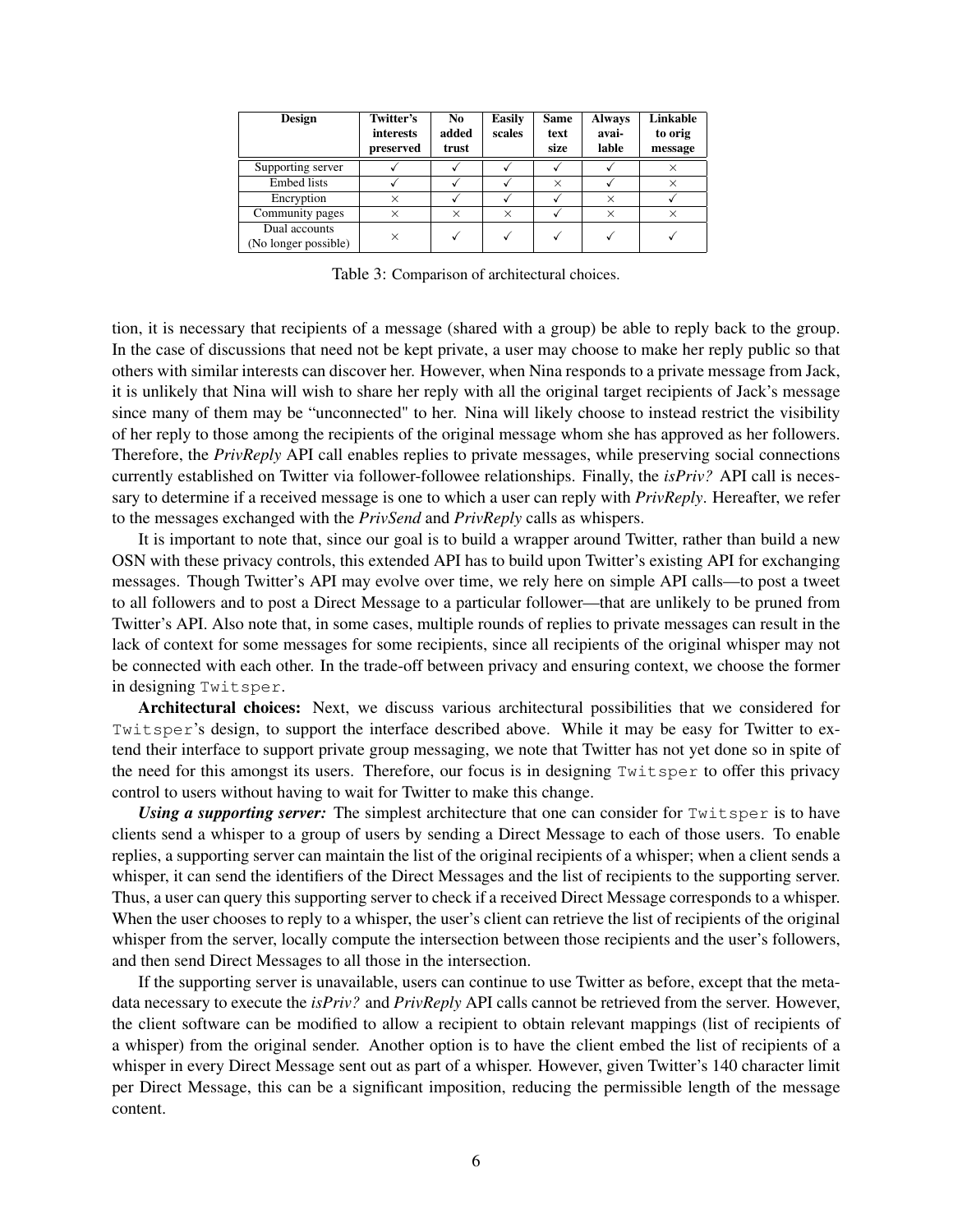This design places much of the onus on the client and may result in significant energy consumption for the typical use case of Twitter access from smart phones. On the flip side, in this architecture, the content posted by a user is *never* exposed to the supporting server i.e., privacy from Twitsper's server is preserved. The server is simply a facilitator of group communications across a private group and only maintains meta data related to whispers. Further, Twitter is able to see users' postings and thus its commercial interests are protected. We note that the alternative of the client sending messages to the supporting server for retransmission to the recipients is not an option, since this would require users to trust the supporting server with the content of their messages.

This design however does have some shortcomings. Twitter lacks sufficient context to recognize that the set of Direct Messages shared to send a whisper constitute a single message rather than a local trending topic. Similarly, Twitter cannot link replies with the original message, since all of this state is now maintained at the supporting server.

*Using encryption to hide content:* To address the shortcoming in the previous architecture of being unable to link replies to the original whispers, in our next candidate architecture, clients post whispers just as they would a public message (tweet) but encrypt it with a group key which is only shared with a select group of users (who are the intended recipients of the message). This reduces the privacy problem to a key exchange problem for group communications. An out-of-band key exchange is possible.

However, since only intended recipients can decrypt a tweet, Twitter's commercial interests are compromised. Furthermore, filtering of encrypted postings not intended for them is necessary at the recipient's side; if not, a user's Twitter client will display indecipherable noise from these postings. In other words, the approach is not backward compatible with Twitter. Note here that if these issues are resolved, e.g., by sharing encryption keys with Twitter, encryption can be used with any of the other architectural choices considered here to enhance privacy.

*Using community pages to support anonymity:* Alternatively, one may try to achieve anonymity and privacy by obfuscation. Clients post tweets to a obfuscation server, which in turn re-posts messages on behalf of users to a common "community" account on Twitter. Except for the server, no one else is aware of which message maps to which user. When a user queries the obfuscation server for her timeline, the server returns a timeline that consists of messages from her original timeline augmented with messages meant for that user from the "community" page. The obfuscation prevents the exposure of private messages to undesired users. Since the "community" page is hosted on Twitter, the shortcoming of the encryption-based architecture is readily addressed—Twitter has access to all information unlike in the case of encryption. An approach similar to this was explored in [\[36\]](#page-13-5).

However, this architecture has several drawbacks. First, Twitter cannot associate messages with specific users; this precludes Twitter from profiling users for targeted advertisements and such. Second, all users need to trust the obfuscation server with the contents of their messages. Finally, since the architecture is likely to heavily load the server (due to the scale), the viability of the design in practice becomes questionable. When the server is unavailable, no private messages can be sent or received.

*Using dual accounts:* In our last candidate architecture, every user maintains two accounts. The first is the user's existing account, and a second private account is used for sending whispers. Since a Direct Message from one user to another is possible only if they are connected, links between these private accounts are dynamically created so as to allow a private message to propagate only to the desired users. However, Twitter has been quite clear that an application that creates significant fluctuation in links between users will be considered detrimental to the Twitter ecosphere [\[1\]](#page-11-3), thus discouraging the dynamic creation and deletion of associations between private accounts. Further, a supporting server that has the relevant credentials of all users is necessary to setup and authorize follower-followee links between accounts dynamically; requiring users to trust their OSN login credentials with a supporting server is undesirable.

A different method for facilitating selective sharing of information is to use an @*reply* from these private accounts. However, as of mid-2009, Twitter discontinued the "capability" of @*reply* messages between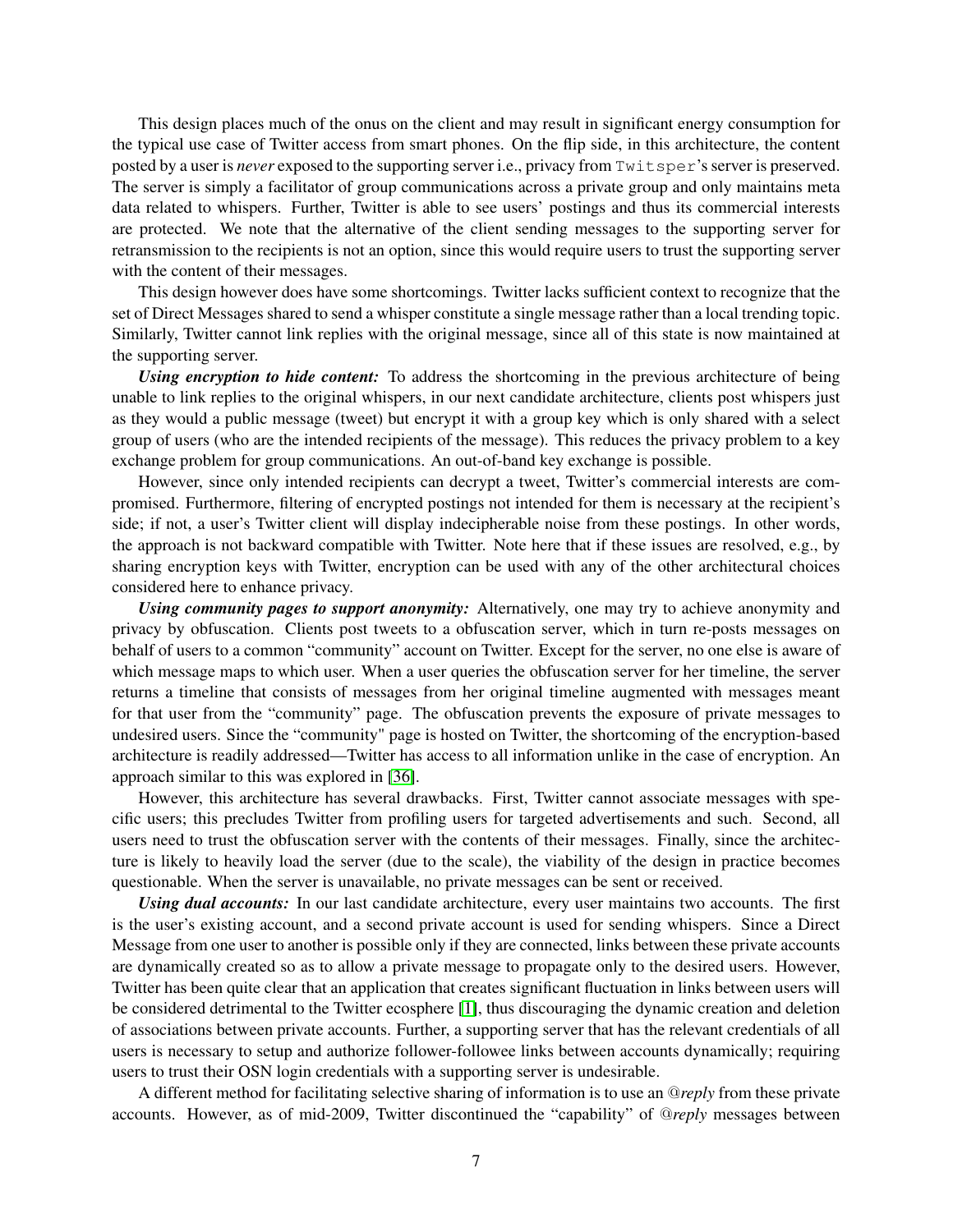<span id="page-7-0"></span>

disconnected users after concluding that less than 1% of the users found this feature useful and that it contributes to spam messages [\[13\]](#page-12-22). Thus, @*reply* messages posted from these disconnected private accounts will not be visible to intended recipients. Other problems with this architectural choice are that Twitter is unable to associate private messages with the normal accounts of users and responding to private messages is a challenge.

Figure [3](#page-5-0) summarizes the comparison of the various architectural choices with respect to our design goals. While no solution satisfies all desirable properties, we see that the use of a supporting server presents the best trade-off in terms of simplicity and satisfying our goals. Therefore, we choose this to be the architectural choice for implementing Twitsper, whose architecture is as shown in Figure [2.](#page-4-0)

### 6 Implementation

In this section, we describe our implementation of the Twitsper client and server. Given the popularity of mobile Twitter clients, we implement our client on the Android OS [\[2,](#page-11-4) [3\]](#page-11-5).

**Generic implementation details.** Normal tweets (public) and Direct Messages are sent with the Twitsper client as with any other Twitter client today. We implement whispers using Direct Messages as described before. Recall that direct messaging is a one-to-one messaging primitive provided by Twitter. Mappings from Direct Messages to whispers are maintained on our Twitsper server.

Twitsper's whisper messages are always sent to a group of selected users. The client handles group creation by creating a list of users on Twitter. This list can either be public (its group members are viewable by any user of Twitter) or private for viewing only by its creator. The client sends a Direct Message via Twitter to each group member and gathers the message IDs returned by Twitter. These IDs and the Twitter list ID are then sent to the Twitsper server. The server creates and stores a mapping of the message IDs to the IDs of the group members.

When a Twitsper client receives a Direct Message, it queries the Twitsper server to check whether the message is a whisper or a standard Direct Message. If the server finds a mapping from the message ID to a list of users, this indicates that the message corresponds to a whisper. The server reports its finding to the client. A key feature of our system is that since whispers are sent as Direct Messages, whispers can still be received and viewed by legacy users of Twitter who have not adopted Twitsper; such users cannot however reply to whispers.

Twitsper allows a whisper recipient to reply not only to the sender, but also to a *subset* of the original group receiving the whisper. This subset is simply the intersection of the original group and the *followers* of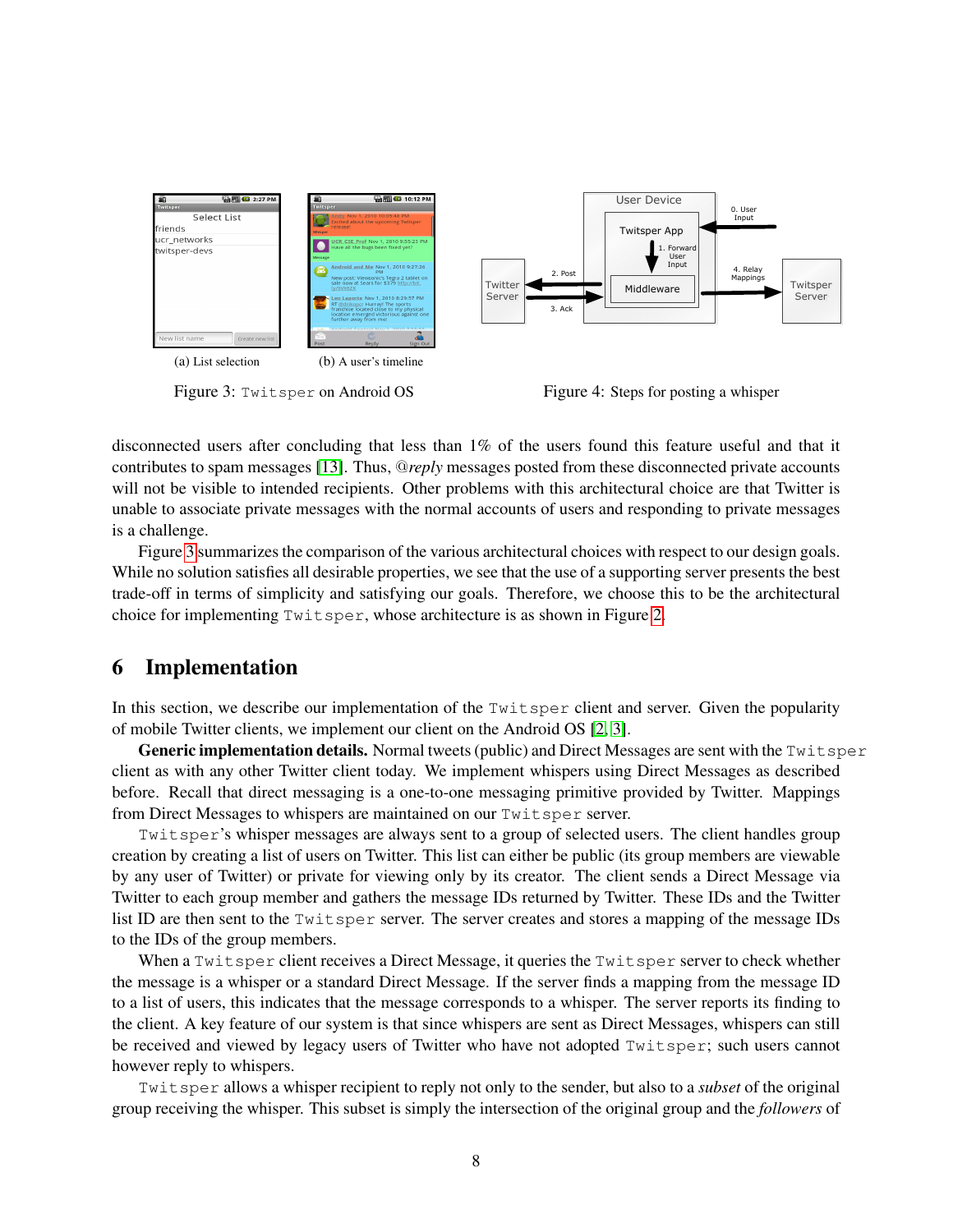the responding user. Thus, it respects the social relations established by users. A whisper recipient's client is provided with the list ID corresponding to the group, and the client can then retrieve the user IDs on that list from Twitter if the original whisper sender made the list public. If the list is private, the recipient's response can only be received by the original sender. In the future, we plan to permit Twitsper users to modify the list associated with a particular whisper in order to enable inclusion of new users in the private group communication or removal of recipients of the original whisper from future replies.

Server implementation details: Our server is equipped with an Intel quad-core Nehalem processor, 24 GB of RAM, and one 7200 RPM 1 TB hard disk drive. The Twitsper server is implemented as a multi-threaded Java program. The main thread accepts incoming connections and assigns a worker thread, chosen from a thread pool, to service each valid API call. The server stores whisper mappings in a MySQL database. In order to ensure that writing to the database does not become a bottleneck we have multiple connections to the database; we observed that without this, the server performance was affected. These connections are used by worker threads in a round-robin schedule. Note that our server does not store any personal information or credentials of any user. The flow of information in case of a tweet (public) or a direct message remains unchanged. Only in the case of a whisper does the use of our system become necessary. The contents of a whisper are never sent to our server; only unique message IDs for the consequent Direct Messages (along with a list ID) are sent. This ensures that the server can never "overhear" conversations between users unless it has either a user's password,which with Twitsper is never transmitted to the server.

Client implementation details: Our client was written for Android OS v1.6 and was tested on the Android emulator as well as on three types of Android phones (Android G1 dev, Motorola Droid X, and HTC Hero). We use the freely available twitter4j package to access the Twitter API. The client is also multi-threaded and separates the UI (user-interface) thread from the processing, the network, and disk I/O threads. This ensures a seamless experience to the user without causing the screen to "freeze" when the client is performing disk or network I/O. We profiled the power consumption of our implementation to identify inefficiencies and iteratively improved the relevant code. These iterative refinements helped us decrease the dependence on the network by caching frequently retrieved user profile images, while maintaining a thread pool rather than the fork and forget model adopted by most open source implementations of other Twitter clients, so as to not over-commit resources.

When the Twitsper server is unavailable, we cache whisper mappings on the client and piggyback this data with future interactions with the server. On the other hand, recipients of whispers interpret them as Direct Messages and cannot reply back to the group until the server is again reachable. In future versions of Twitsper, we will enable recipients to directly query the client of the original sender if Twitsper's server is unavailable.

We also color code tweets, Direct Messages and whispers, while maintaining a simple and interactive UI. Example screen shots from our  $Twitsper$  client are shown in Figure [3.](#page-7-0) Our client application is freely available on the Android market, and to date, our Twitsper Android application has been downloaded by over 1000 users.

### 7 Evaluation

Next we present our evaluation of  $Twitsper$ . For the purposes of benchmarking, we also implement a version of Twitsper wherein a client posts a whisper by transmitting the message to the Twitsper server, which in turn posts Direct Messages to all the recipients on the client's behalf. Though, as previously acknowledged, this design clearly violates our design goal of users not having to trust Twitsper's server, we use this *thin client* model (TCM) (we refer to our default implementation as the *fat client* model or Twitsper itself) as a benchmark to compare against. One primary motivation for using TCM as a point of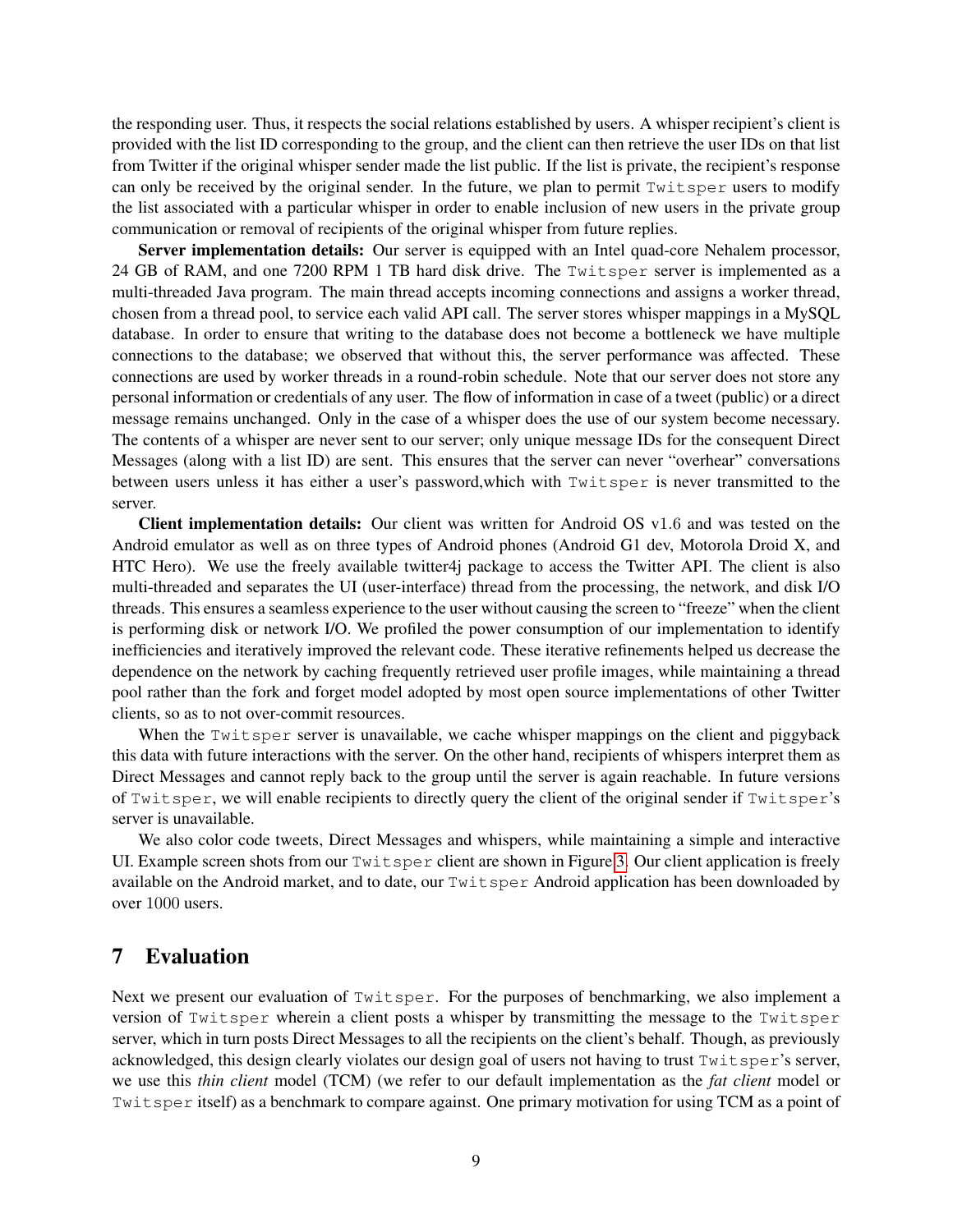<span id="page-9-1"></span>

<span id="page-9-0"></span>Figure 5: Database performance

<span id="page-9-3"></span><span id="page-9-2"></span>Figure 6: Server Metrics

comparison is that it can reduce the power consumption on phones (since battery drainage is a key issue on these devices). We also compare  $Twitsper's$  energy consumption on a smart phone with that of a popular Twitter client to demonstrate its energy thriftiness.

Server-side results: First, we stress test our server by increasing the rate of connections it has to handle. In this experiment, we use one or more clients to establish connections and send dummy metadata to our server. All clients and the server were on the same local network and thus, network bandwidth was not the constraining factor. We monitored CPU utilization, disk I/O, and network bandwidth with Ganglia [\[6\]](#page-11-6) and iostat to detect bottlenecks. We vary the target group size of whispers as well as the number of simultaneous connections to the server.

*Disk.* In Figure [5b,](#page-9-0) we plot the time taken by each thread to read information relevant to a message from the database (we preloaded the database with 10 million entries to emulate server state after widespread adoption); Figure [5a](#page-9-1) depicts the CDFs of the write times to the database. We see that as the number of clients increase, so do the database write times, but not the read times. Thus, as the system scales, the bottleneck is likely going to be the I/O for writing to the disk.

*CPU.* Next, we compare the server performance of TCM and Twitsper. We will refer to the version of the server which works in tandem with Twitsper, and handles only whisper metadata, as the Twitsper server. The TCM server must, in addition, handle the actual sending of whispers to their recipients. It is to be expected that the overhead of the TCM server would increase the computational power needed to service each client. Figures [6a](#page-9-2) and [6b](#page-9-3) show the average CPU utilization and user service time, respectively, for each server version. We see in Figure [6a](#page-9-2) that the Twitsper server has a higher CPU utilization than the TCM server. This is because the TCM server spends more idle time (Figure [6b\)](#page-9-3) while servicing each client since it needs to wait on communications with Twitter. So even though more CPU resources are being spent per client with the TCM server, the average CPU utilization is lower.

Another interesting feature noted from these graphs is that certain increases in group size cause the server to more than double its service time. These sharp increases in service time in Figure [6b](#page-9-3) have corresponding drops in CPU utilization in Figure [6a.](#page-9-2) This is due to our server's disk writes being the throughput bottleneck. Since in each test we either double the number of client connections or the group size, we would expect a CPU bottleneck to manifest itself with drastic service time increases (of  $\approx 200\%$ ). Instead, the data points to a disk write bottleneck where the client must wait for an acknowledgment of the server database's successful write. We verify with iostat that our hard drive is used at 100% utilization during these periods. We are currently investigating the effect of adding more disks.

*Network.* Figure [9a](#page-11-7) shows the number of bytes in and out with the TCM and Twitsper servers for a single client connection. Each line in Figure [9a](#page-11-7) represents a single client sending one whisper message to a group size which is varied (x-axis). We see that increasing the group size does not cause a large increase in the received bytes as compared to the case with only 2 group members. This illustrates that the overhead increase with recipient group size (which causes either the receipt of more message IDs with the Twitsper server or the receipt of more recipient user IDs with the TCM server) is very minor when compared to the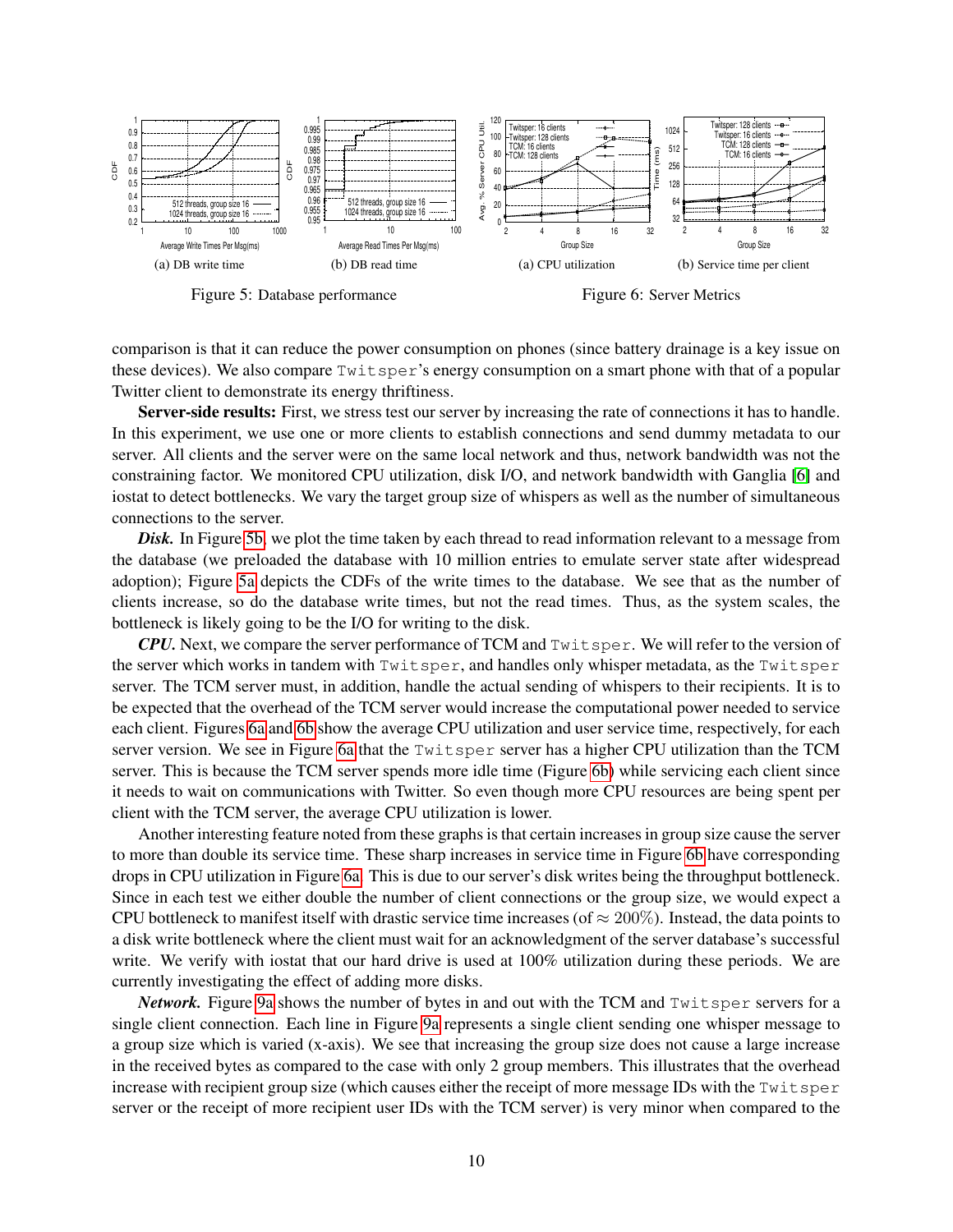<span id="page-10-0"></span>

Figure 7: Total power consumption (mJ)

Figure 8: Client power consumption

resources consumed by the SSL connection between the client and the server. The only additional overhead with the TCM server is the transfer of the actual whisper messages from the client; this manifests as the constant offset between these two curves. Since the Twitsper server has to only send a confirmation to the user that its whisper meta data was received correctly, the bytes out is independent of the recipient group size. In contrast, the burden of having to send whispers to each recipient (as a separate Direct Message) is on the TCM server. Increasing group size (x-axis) increases the number of Direct Messages sent to Twitter and this quickly results in an overshoot of the single client SSL connection overhead.

Figures [9b](#page-11-8) and [9c](#page-11-9) show the bandwidth consumed at the server as the number of bytes in and out per second. In Figure [9b,](#page-11-8) we see that the Twitsper server does not experience a reduction in transmission rate until it hits 128 clients and a group size of 16. At this point, we hit a disk bottleneck in writing client message metadata to our database. For the TCM server, we see a rate reduction even in the 16 clients case as we increase the group size; this is due to the latency incurred in the message exchange with Twitter. We hit a similar hard disk bottleneck at 128 concurrent client connections with the TCM server, as similar metadata needs to be stored with both server setups.

Comparing **Twitsper** and TCM clients: While Twitsper offers higher CPU utilization as well as lower bandwidth requirements, the power consumption at the client is a key factor in ensuring adoption of the service. To evaluate its client side power performance, we measure *the amount of energy* needed to make a single post with Twitsper to Twitter and to send a message to our server. We use the PowerTutor [\[11\]](#page-12-23) application to measure the power consumed at the client. We made 100 posts back to back and measure the average energy consumed.

Figure [8](#page-10-0) compares TCM and Twitsper based on the power consumed on a phone. The figure shows the energy consumption per day on an Android phone, for an average Twitter user who sends 10 messages per day and has 200 followers [\[9\]](#page-12-24). Our experiments suggest that the best implementation depends on the fraction of a user's messages that are private (denoted by  $f$ ) and the typical size of a list to which private messages are posted. The energy consumption with Twitsper is significantly greater than that with the TCM client when  $f$  is large or the group sizes are big. However, since we expect private postings to constitute a small fraction of all information sharing and that such communication will typically be restricted to small groups, energy consumption overhead with Twitsper is minimal. Even in the scenarios where client-side energy consumption increases, the energy consumed is still within reason, e.g., the energy consumed per client across various scenarios is within the range of 1.9 J to 2.5 J, which is less than 0.005% of the energy capacity of typical batteries (10 KJ, as shown in [\[11\]](#page-12-23)). Further, as we show next, the majority of the energy consumed in practice is by the user's interaction with the phone's display, whereas the energy we consider here is only that required to simply send messages, and does not include displaying and drawing graphics on the screen.

Comparison with another popular Twitter client: We next compare the power consumption of Twitsper with that of a popular Twitter client (TweetCaster[\[17\]](#page-12-25)), which supports the default privacy options on Twitter. We begin the test after both clients had been initialized and had run for 15 seconds. We then send a message from each of the clients and refresh the home screen; there was at least one update to the home screen. As seen from the traces of the power consumed in Figure [10,](#page-11-10) Twitsper's power consump-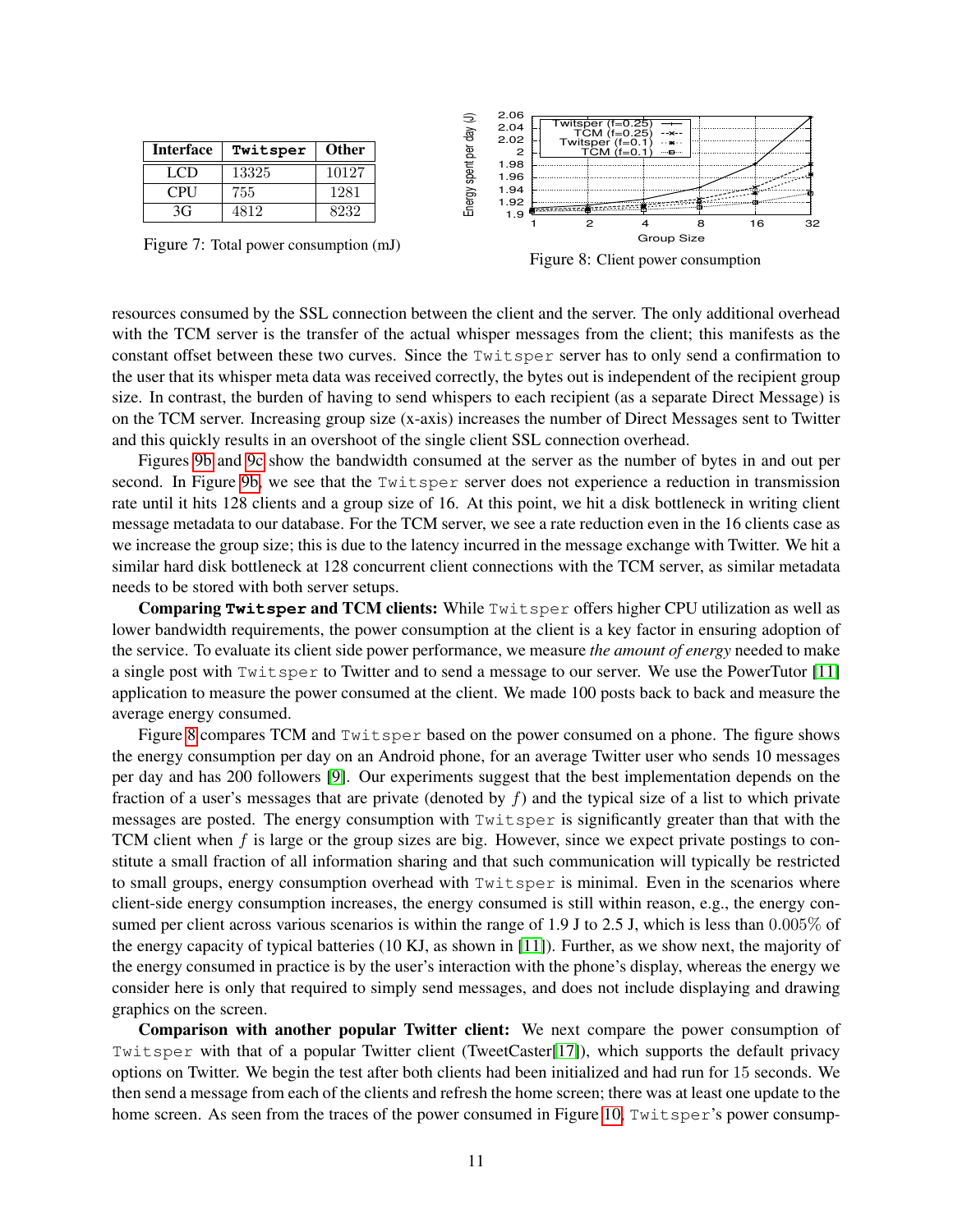<span id="page-11-10"></span><span id="page-11-7"></span>

<span id="page-11-8"></span>Figure 9: Network activity on server; same legend on (b) and (c)

<span id="page-11-9"></span>power consumption

tion is comparable. This shows that Twitsper only imposes energy requirements on the mobile device that are comparable to other Twitter clients. We observe that there is no noticeable loss in performance since both clients were made to carry out the same tasks functionally.

In the above test, even though the screen was kept on for as little a time as possible (less than 10% of the total time) the LCD accounted for close to 50% of the aggregate energy consumed, as seen from Figure [7.](#page-10-0) Referring the reader back to Figure [8,](#page-10-0) we see that as the group size increases there is only a marginal increase in the energy consumption associated with the sending of messages. Even if 25% of the messages are whispers and the average group size is 32 (which we believe is quite large), the energy consumed only increases from 1.92 J (for a single tweet) to 2.05 J—an increase of less than 15%; given that the LCD power consumption dominates, this is not a significant energy cost.

### 8 Conclusions

Today, for users locked in to hugely popular OSNs, the primary hope for improved privacy controls is to coerce OSN providers via the media or via organizations such as EFF and FTC. In this paper, to achieve privacy without explicit OSN support, we design and implement Twitsper to enable fine-grained private group messaging on Twitter, while ensuring that Twitter's commercial interests are preserved. By building Twitsper as a wrapper around Twitter, we show that it is possible to offer better privacy controls on existing OSNs without waiting for the OSN provider to do so.

Next, we plan to implement fine-grained privacy controls on other OSNs such as Facebook and Google+ as well, using a similar approach of building on the API exported by the OSN. Given the warm feedback received by Twitsper, we hope that the adoption of Twitsper and its follow-ons for other OSNs will persuade OSN providers themselves to offer fine-grained privacy controls to their users.

### References

- <span id="page-11-3"></span>[1] Aggressive follower churn in spam subsection of "the twitter rules". <http://bit.ly/a62bx1>.
- <span id="page-11-4"></span>[2] Android operating system. <http://www.android.com/>.
- <span id="page-11-5"></span>[3] Comscore: Android is now highest-selling smartphone OS. <http://bit.ly/euR4Yb>.
- <span id="page-11-0"></span>[4] DiSo project. <http://diso-project.org/>.
- <span id="page-11-2"></span>[5] Facebook traffic reaches nearly 375 million monthly active users worldwide, led by us. <http://bit.ly/c0Z3UQ>.
- <span id="page-11-6"></span>[6] Ganglia. <http://ganglia.sourceforge.net/>.
- <span id="page-11-1"></span>[7] Google Plus numbers belie social struggles. <http://bit.ly/pPIwDr>.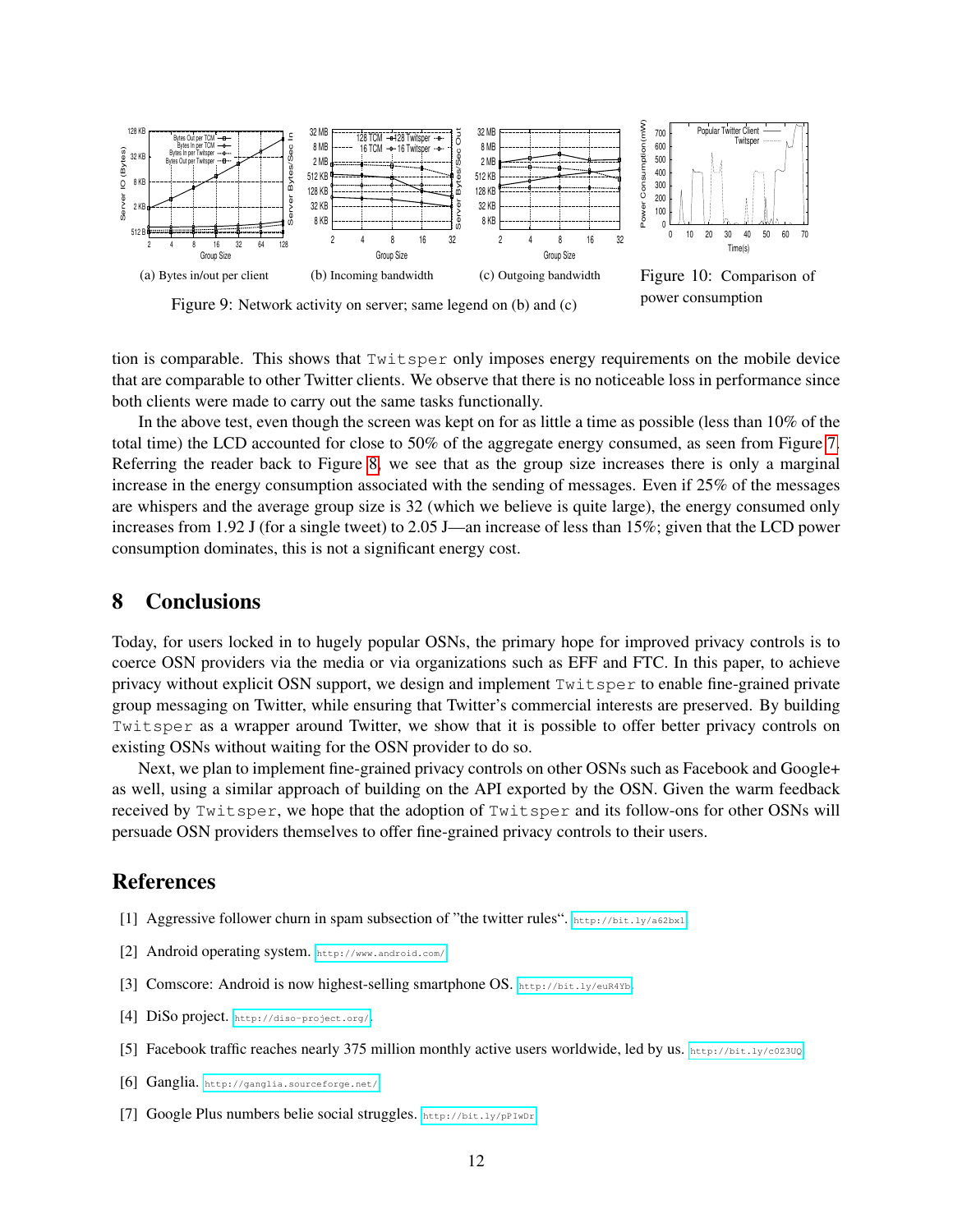- <span id="page-12-5"></span>[8] Grouptweet. <http://www.grouptweet.com/>.
- <span id="page-12-24"></span>[9] New data on Twitter's users and engagement. <http://bit.ly/cu8P2s>.
- <span id="page-12-17"></span>[10] Please rob me. <http://www.pleaserobme.com/>.
- <span id="page-12-23"></span>[11] Powertutor. <http://bit.ly/hVaXh1>.
- <span id="page-12-14"></span>[12] Priv(ate)ly. <http://priv.ly/>.
- <span id="page-12-22"></span>[13] Retweet this if you want non-followers replies fixed. <http://bit.ly/YwLYw>.
- <span id="page-12-9"></span>[14] Selectively tweeting via free Android application Twitsper. <http://bit.ly/gas5bS>.
- <span id="page-12-3"></span>[15] Social networks offer a way to narrow the field of friends. http://nyti.ms/j7dosc.
- <span id="page-12-4"></span>[16] Tweet this milestone: Twitter passes MySpace. <http://on.wsj.com/dc25gK>.
- <span id="page-12-25"></span>[17] Tweetcaster. <http://tweetcaster.com/>.
- <span id="page-12-6"></span>[18] Tweetworks. <http://www.tweetworks.com>.
- <span id="page-12-10"></span>[19] Twitsper app for Android enhances Twitter security and privacy.  $h_{\text{http://bit.ly/avDV81}}$ .
- <span id="page-12-8"></span>[20] Twitsper, group tweeting app, could change Twitter as we know it. <http://huff.to/cYkGvH>.
- <span id="page-12-7"></span>[21] Twitter Groups! <http://jazzychad.net/twgroups/>.
- <span id="page-12-18"></span>[22] Twitter reveals it has 100m active users. [http://www.guardian.co.uk/technology/pda/2011/sep/08/twitter-active-users](http://www.guardian.co.uk/technology/pda/ 2011/sep/08/twitter-active-users).
- <span id="page-12-20"></span>[23] Twitter suspends twidroyd & UberTwitter over privacy claims. <http://bit.ly/hRcZ1w>.
- <span id="page-12-1"></span>[24] R. Baden, A. Bender, N. Spring, B. Bhattacharjee, and D. Starin. Persona: An online social network with user-defined privacy. In *SIGCOMM*, 2009.
- <span id="page-12-13"></span>[25] F. Beato, M. Kohlweiss, and K. Wouters. *Scramble! Your Social Network Data*, volume 6794 of *Lecture Notes in Computer Science*, chapter 12, pages 211–225. Springer Berlin Heidelberg, Berlin, Heidelberg, 2011.
- <span id="page-12-2"></span>[26] S. Buchegger and A. Datta. A case for P2P infrastructure for social networks - opportunities and challenges. In *6th International Conference on Wireless On-demand Network Systems and Services (WONS)*, 2009.
- <span id="page-12-15"></span>[27] G. T. Emiliano De Cristofaro, Claudio Soriente and A. Williams. Hummingbird: Privacy at the time of twitter. Cryptology ePrint Archive, Report 2011/640, 2011. <http://eprint.iacr.org/>.
- <span id="page-12-21"></span>[28] W. Enck, P. Gilbert, B.-G. Chun, L. P. Cox, J. Jung, P. McDaniel, and A. N. Sheth. TaintDroid: An informationflow tracking system for realtime privacy monitoring on smartphones. In *OSDI*, 2010.
- <span id="page-12-16"></span>[29] D. A. Grier and M. Campbell. A social history of bitnet and listserv, 1985-1991. *IEEE Annals of the History of Computing*, 2000.
- <span id="page-12-0"></span>[30] S. Guha, K. Tang, and P. Francis. NOYB: Privacy in online social networks. In *WOSN*, 2008.
- <span id="page-12-11"></span>[31] B. Krishnamurthy and C. Willis. Characterizing privacy in online social networks. In *WOSN*, 2008.
- <span id="page-12-12"></span>[32] B. Krishnamurthy and C. Willis. On the leakage of personally identifiable information via online social networks. In *WOSN*, 2009.
- <span id="page-12-19"></span>[33] S. J. Liebowitz and S. E. Margolis. Network externality: An uncommon tragedy. *The Journal of Economic Perspectives*, 1994.